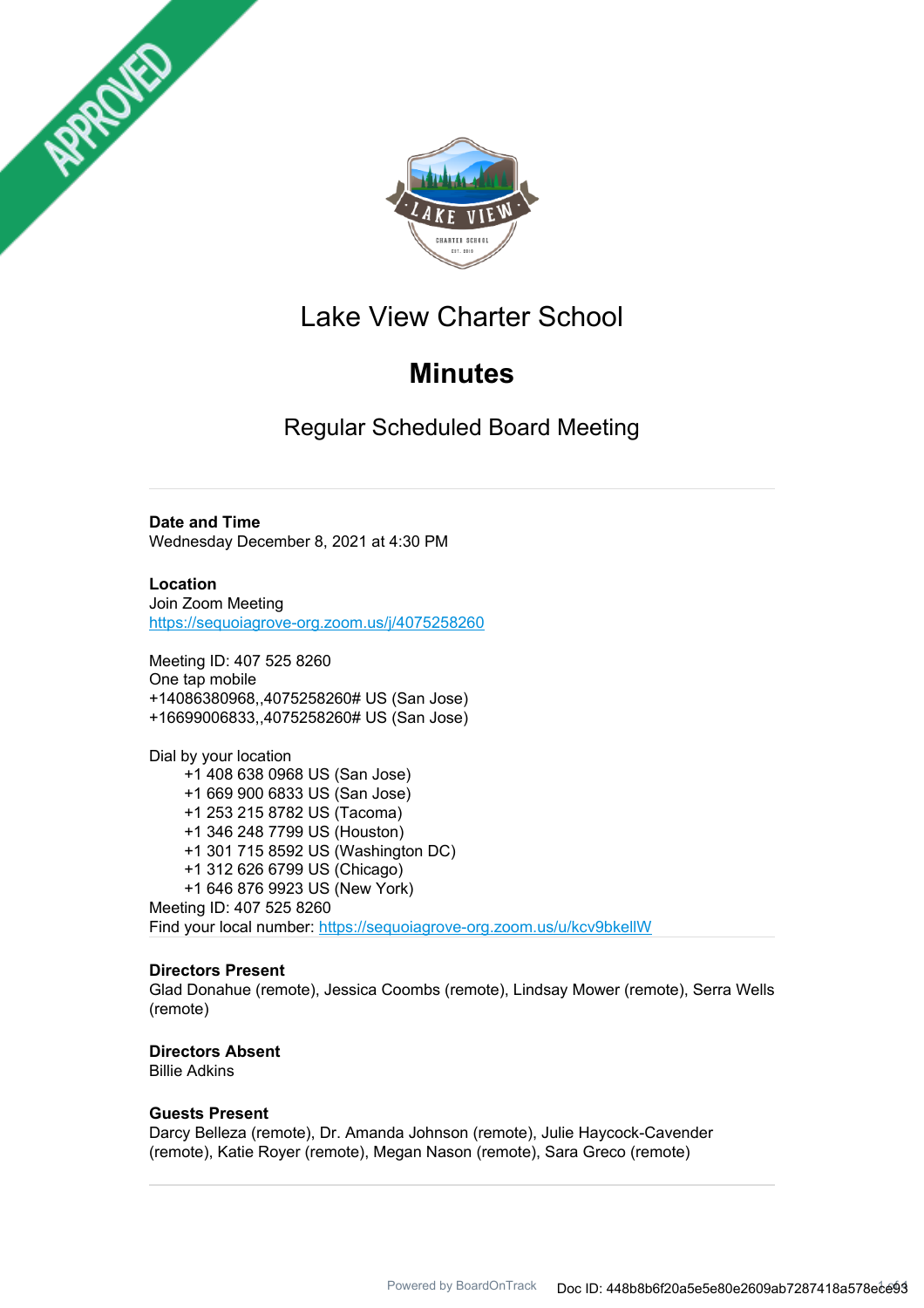#### **I. Opening Items**

#### **A. Record Attendance**

#### **B. Continue Meeting Virtually Per AB 361 Report of Findings**

Serra Wells made a motion to Continue Meeting Virtually per AB361 Report of Findings. Glad Donahue seconded the motion.

The board **VOTED** unanimously to approve the motion.

#### **C. Call the Meeting to Order**

Lindsay Mower called a meeting of the board of directors of Lake View Charter School to order on Wednesday Dec 8, 2021 at 4:32 PM.

#### **D. Consent Agenda**

Lindsay Mower made a motion to approve the Consent Agenda. Glad Donahue seconded the motion. Consent Agenda includes:

- Approval of the Agenda
- Approval of the Minutes from November 17, 2021 Regular Scheduled Meeting
- Safe to Return to In-Person Instruction Plan

The board **VOTED** unanimously to approve the motion.

Lindsay Mower made a motion to approve the minutes from Regular Scheduled Board Meeting on 11-17-21.

Glad Donahue seconded the motion.

November 17, 2021 Board Meeting Minutes were approved within the Consent Agenda.

The board **VOTED** unanimously to approve the motion.

#### **E. Public Comments**

No public comments.

#### **F. Executive Director's Report**

Julie Haycock-Cavender presented the *Executive Director's Report.*

#### **II. Finances**

#### **A. Educator Effectiveness Grant**

Dr. Amanda Johnson presented the Educator Effectiveness Grant.

#### **B. Vote to Open Public Hearing for Educator Effectiveness Grant**

Glad Donahue made a motion to Open Public Hearing for Educator Effectiveness Grant.

Jessica Coombs seconded the motion. The board **VOTED** unanimously to approve the motion.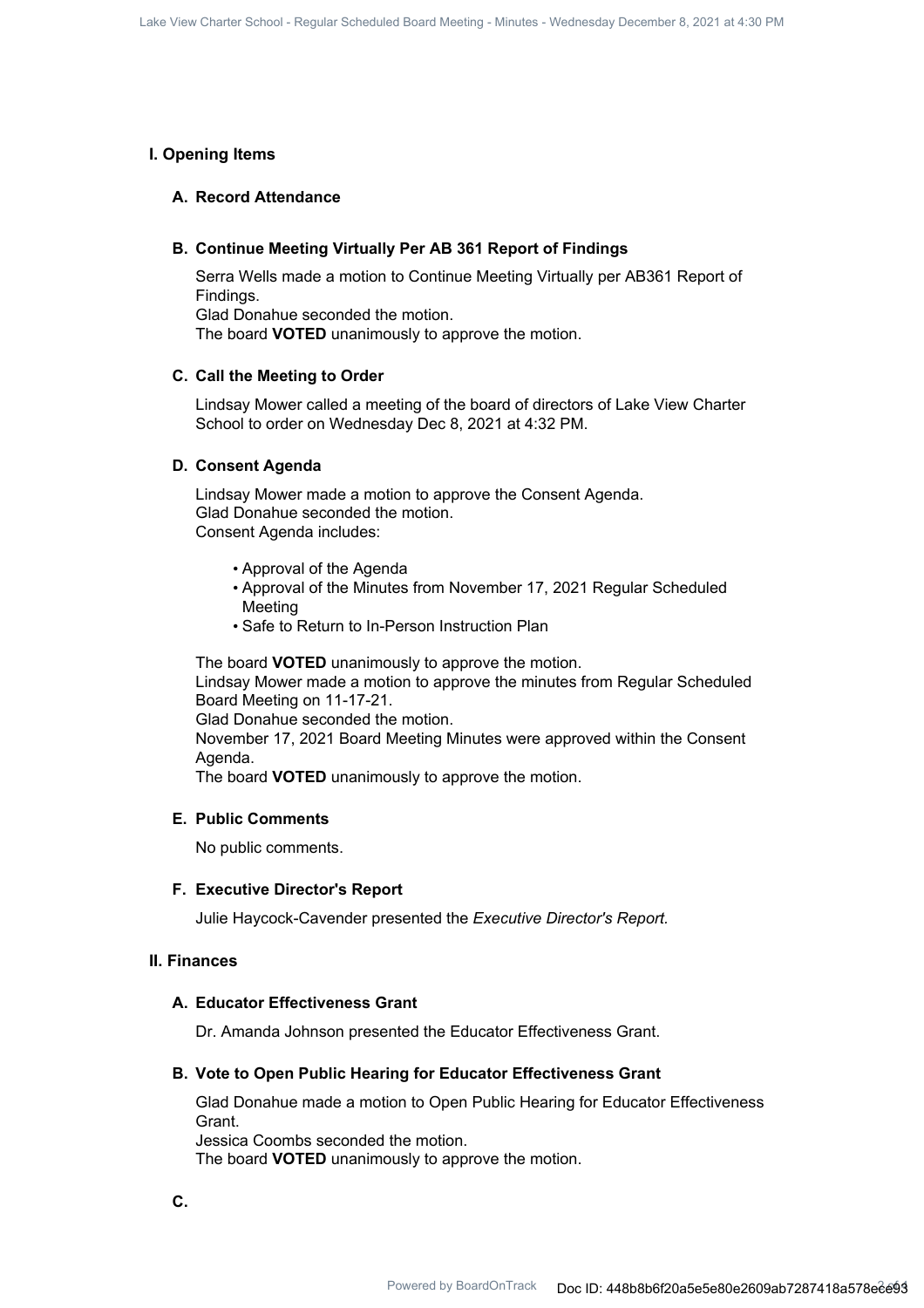#### **Public Hearing for Educator Effectiveness Grant**

Public comments:

• Board member asked if Board Members can participate in Category 5 of the Grant.

#### **D. Vote to Close Public Hearing for Educator Effectiveness Grant**

Lindsay Mower made a motion to Close Public Hearing for Educator Effectiveness Grant.

Serra Wells seconded the motion.

The board **VOTED** unanimously to approve the motion.

#### **E. Fiscal Policies and Procedures**

Lindsay Mower made a motion to approve the Fiscal Policies and Procedures. Jessica Coombs seconded the motion. Dr. Amanda Johnson presented the Fiscal Policies and Procedures. The board **VOTED** unanimously to approve the motion.

#### **III. Academic Excellence**

#### **A. Special Education Extended School Year (ESY)**

Serra Wells made a motion to approve the Special Education Extended School Year (ESY). Lindsay Mower seconded the motion.

Megan Nason presented the Special Education Extended School Year (ESY). The board **VOTED** unanimously to approve the motion.

#### **IV. Closing Items**

#### **A. Board of Director's Comments & Requests**

No comments or requests from the Board.

#### **B. Announcement of Next Regular Scheduled Board Meeting**

Lindsay Mower announced the Next Regular Scheduled Board Meeting is January 19, 2022 at 4:30 PM.

#### **C. Adjourn Meeting**

Lindsay Mower made a motion to adjourn the meeting. Glad Donahue seconded the motion. The board **VOTED** unanimously to approve the motion. There being no further business to be transacted, and upon motion duly made, seconded and approved, the meeting was adjourned at 5:06 PM.

Respectfully Submitted, Lindsay Mower

Prepared by: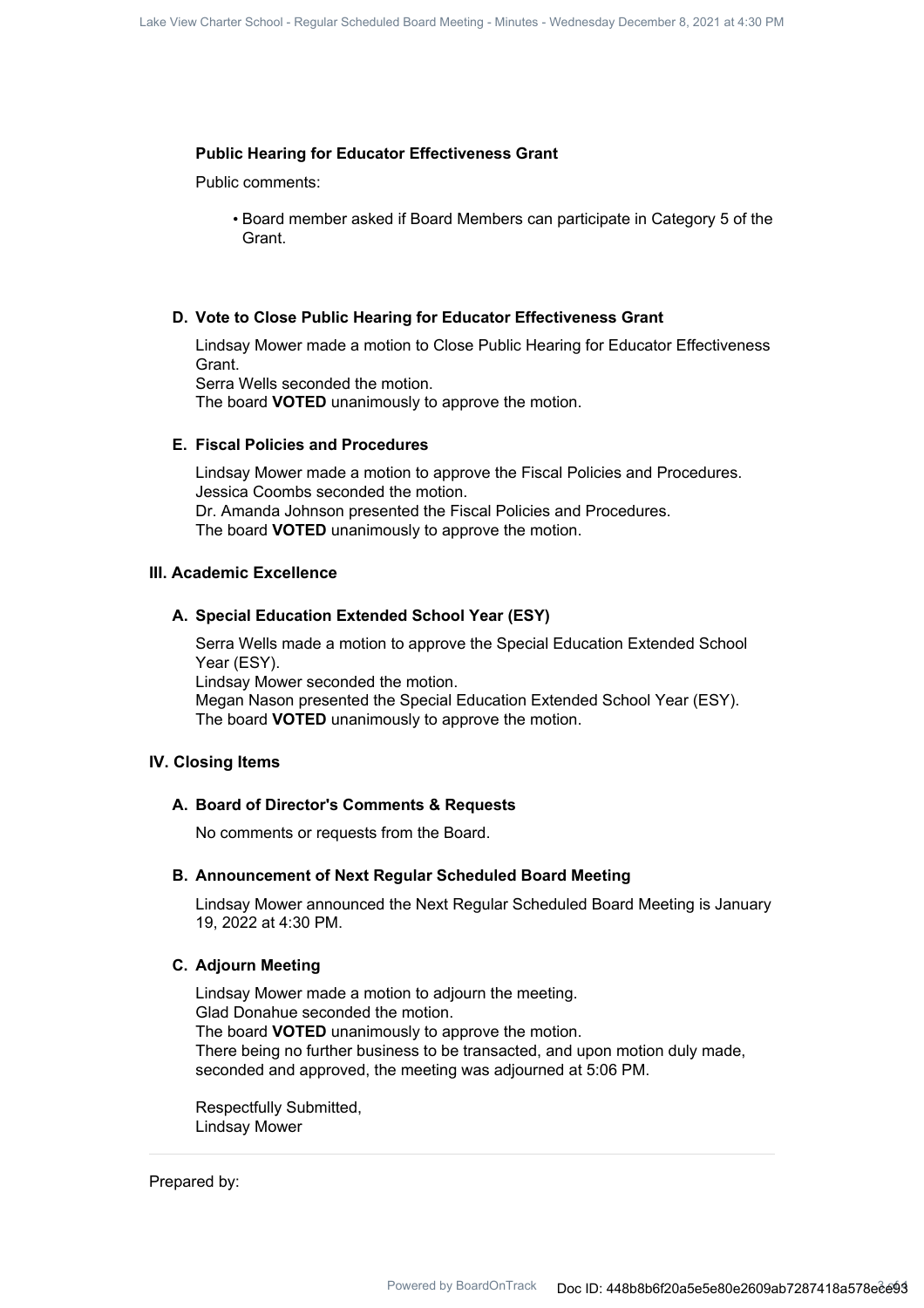Katie Royer

Noted by:

Billie adkins

Board Secretary

Public Comment Rules: Members of the public may address the Board on agenda or non-agenda items through the teleconference platform, Zoom. Zoom does not require the members of the public to have an account or login. Please either utilize the chat option to communicate to the administrative team of your desire to address the Board or simply communicate orally your desire to address the Board when the Board asks for public comments. Speakers may be called in the order requests are received. Comments are limited to 2 minutes each, with no more than 15 minutes per single topic. If a member of the public utilizes a translator to address the Board, those individuals are allotted 4 minutes each. If the Board utilizes simultaneous translation equipment in a manner that allows the Board to hear the translated public testimony simultaneously, those individuals are allotted 2 minutes each. By law, the Board is allowed to take action only on items on the agenda. The Board may, at its discretion, refer a matter to school staff or calendar the issue for future discussion.

Note: The Governing Board encourages those with disabilities to participate fully in the public meeting process. If you need a disability-related modification or accommodation, including auxiliary aids or services, to participate in the public meeting, please contact the Governing Board Office at (530) 927-5137 at least 48 hours before the scheduled board meeting so every reasonable effort can be made to accommodate you. (Government Code § 54954.2; Americans with Disabilities Act of 1990, § 202 (42 U.S.C. § 12132)).